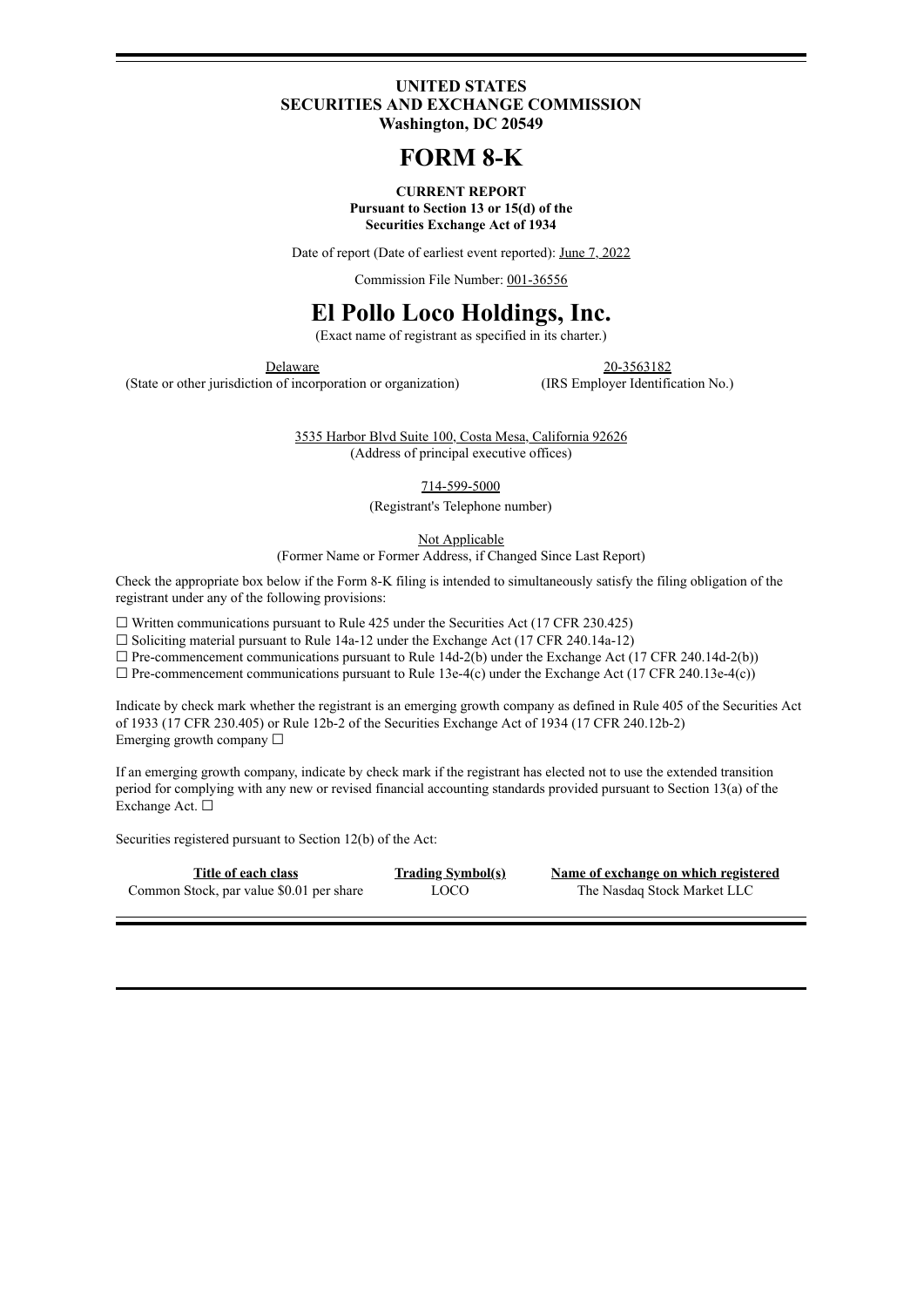#### **Item 5.07 Submission of Matters to a Vote of Security Holders.**

On June 7, 2022, the Company held its 2022 annual meeting of stockholders ("Annual Meeting"). Of 36,743,864 shares of common stock outstanding and entitled to vote as of April 8, 2022, the record date for the annual meeting, 34,201,199 shares were present in person or represented by proxy, or 93.08%, constituting a quorum. At the Annual Meeting the Company's stockholders voted on three proposals, each of which is described in more detail in the Company's definitive proxy statement on Schedule 14A filed with the Securities and Exchange Commission on April 28, 2022.

The final results of voting for each matter submitted to a vote of stockholders at the Annual Meeting are as follows:

#### **1. Election of directors**

Proposal 1 was the election of four nominees to serve as Class II directors until the 2025 annual meeting or until their successors are duly elected and qualified. The result of the vote was as follows:

| Nominee            | Votes<br>For | Votes<br>Withheld | <b>Broker</b><br><b>Non-Votes</b> |
|--------------------|--------------|-------------------|-----------------------------------|
| Nancy Faginas-Cody | 31,725,577   | 167,934           | 2,307,688                         |
| Douglas J. Babb    | 26,000,021   | 5,893,490         | 2,307,688                         |
| William R. Floyd   | 25,732,828   | 6,160,683         | 2,307,688                         |
| Dean C. Kehler     | 23, 312, 821 | 8,580,690         | 2,307,688                         |

#### **2. Ratification of appointment of BDO USA, LLP as the Company's independent registered public accounting firm**

Proposal 2 was the ratification of the appointment of BDO USA, LLP, as the Company's independent registered public accounting firm for 2022. The result of the vote was as follows:

| <b>Votes For</b> | <b>Votes Against</b> | <b>Abstentions</b> |
|------------------|----------------------|--------------------|
| 34,067,810       | 70.376               | 63,013             |

#### **3. Advisory vote regarding approval of the Company's named executive officers' compensation**

Proposal 3 was the non-binding advisory proposal regarding compensation of the Company's named executive officers. The result of the vote was as follows:

| Votes For  | <b>Votes Against</b> | <b>Abstentions</b> | <b>Broker Non-Votes</b> |
|------------|----------------------|--------------------|-------------------------|
| 30,858,245 | 1.007.050            | 28.216             | 2,307,688               |

#### **Item 9.01 Financial Statements and Exhibits.**

(d) Exhibits.

#### **Exhibit No. Description**